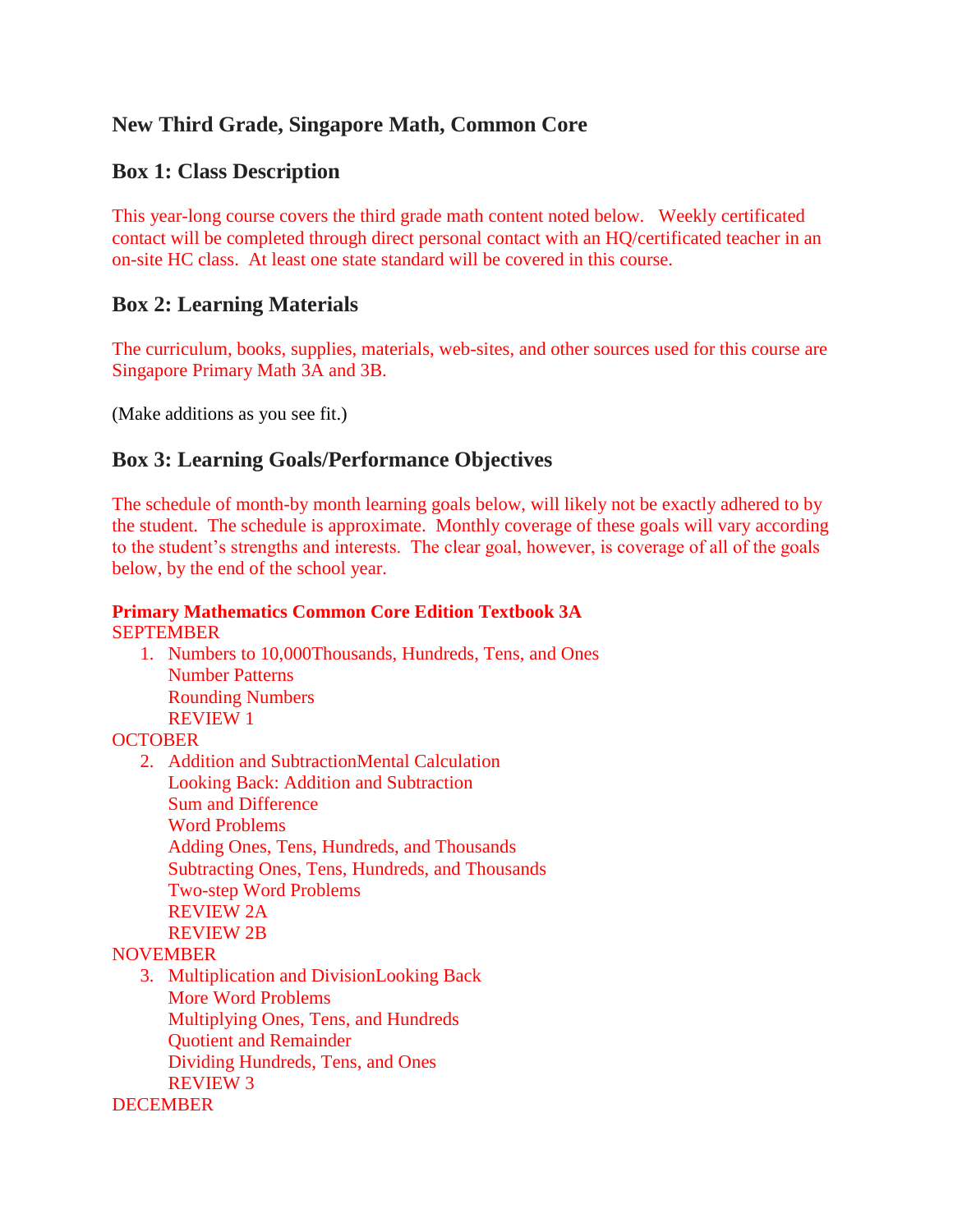4. Multiplication Tables of 6, 7, 8, and 9Multiplying and Dividing by 6 Multiplying and Dividing by 7 Multiplying and Dividing by 8 Multiplying and Dividing by 9 REVIEW 4

#### **JANUARY**

5. LengthMeters and Centimeters Kilometers Other Units of Length REVIEW 5

#### **Primary Mathematics Common Core Edition Textbook 3B FEBRUARY**

- 6. Mass and WeightComparing Mass Measuring Mass in Kilograms Meausuring Mass in Grams Kilograms and Grams More Word Problems Measuring Weight in Pounds and Ounces REVIEW 6
- 7. CapacityComparing Capacity Liters Liters and Milliliters Gallons, Quarts, Pints, and Cups REVIEW 7

#### MARCH

- 8. MoneyDollars and Cents Addition **Subtraction** REVIEW 8
- 9. FractionsFractions of a Whole Equivalent Fractions Fractions and Measurement Fraction of a Set REVIEW 9

#### APRIL

10. TimeHours and Minutes Other Units of Time REVIEW 10

### **MAY**

- 11. Data AnalysisPresenting Data REVIEW 11
- 12. GeometryRight Angles and Shapes REVIEW 12

JUNE